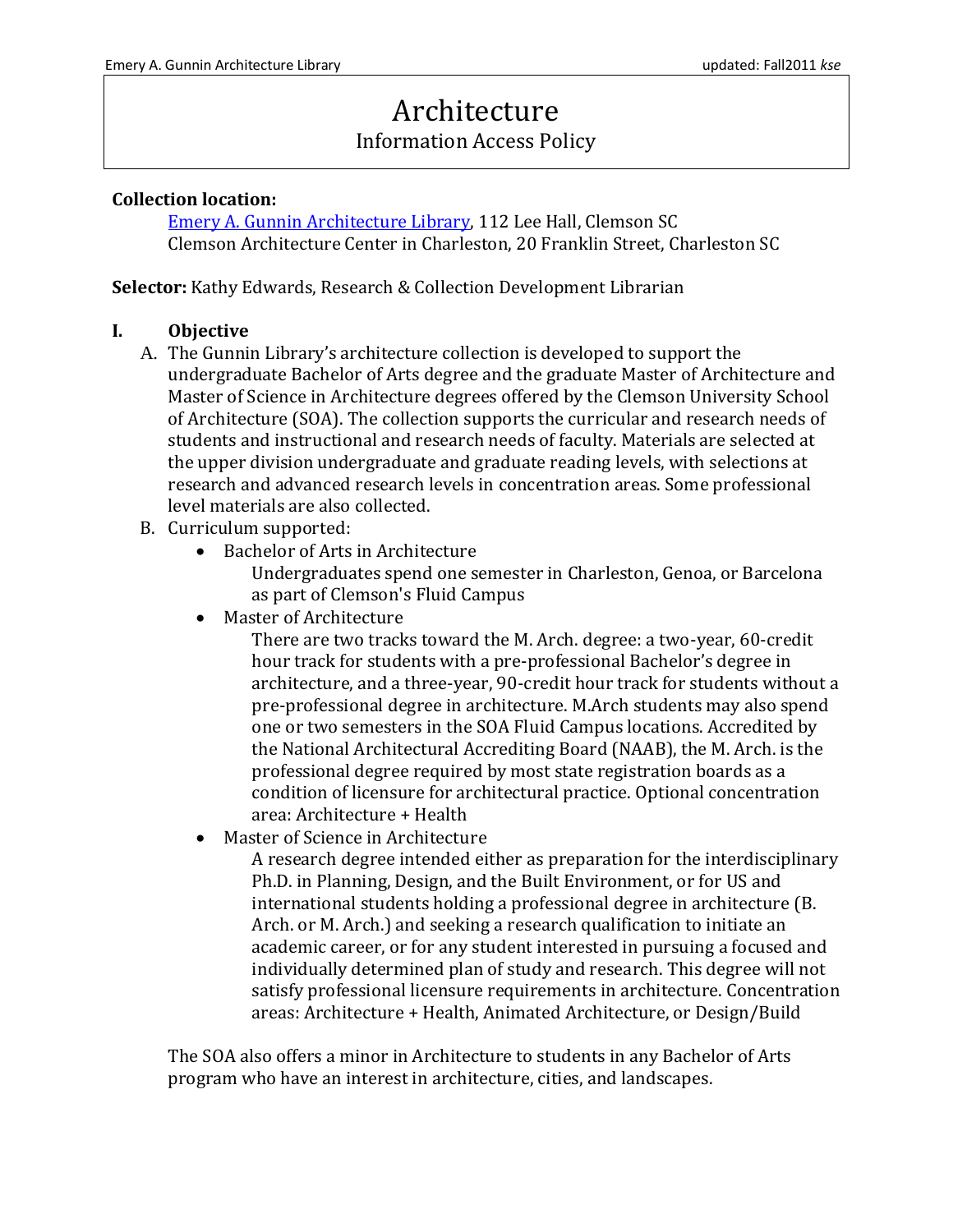Finally, Architecture materials also support the College of Architecture, Arts, and Humanities Ph.D. degree program in Planning, Design, and the Built Environment.

- C. Primary users: Clemson University and Clemson Architecture Center in Charleston students, faculty, staff, and alumni
- D. Secondary Users: The general community and statewide architecture professionals

## **II. Scope of the Collection**

- A. Format Guidelines
	- 1. Print:
		- a. Monographs and monographic sets and series are the primary formats collected in print. Duplicates of selected titles are purchased for the Clemson Architecture Center in Charleston.
		- b. Certain journals not available electronically or those with high-quality architectural illustrations are retained in print (e.g., GA Houses, Detail, A+U, etc.).
		- c. Building codes and standards, graphic standards, and cost estimating resources (R.S. Means indices, Marshall & Swift valuation service) are acquired primarily in print, and also in electronic formats as available and as budget allows.
		- d. Dictionaries and encyclopedia not available in electronic format.
		- e. Handbooks, manuals, and technical reference works.
		- f. ARE and LEED certification support materials (practice exams, study guides, and manuals) are acquired in line with major exam revisions.
	- 2. Electronic:
		- a. Electronic journals supplied through aggregator databases and directly from publishers, as well as backfiles accessed via JSTOR.
		- b. Electronic books both in collections and as single titles, but *only if images are not redacted*. A small and variable amount of funds go to patron-driven ebook selection.
		- c. Article/indexing databases:
			- 1. Primary: Avery Index to Architectural Periodicals; Design and Applied Arts Index; Art Full Text; Art Index Retrospective; Art Bibliographies Modern; Bibliography of the History of Art; Urban Studies Abstracts; Engineering Village (see Civil Engineering IAP)
			- 2. Secondary: JSTOR; Arts & Humanities Citation Index; general subject databases (Academic Search Premier, LexisNexis, etc.)
		- d. Image collections: ARTstor Digital Library; SAHARA
		- e. Online reference resources: Oxford Art Online (Grove Dictionary of Art); Oxford Art & Architecture Dictionaries
	- 3. Special formats:
		- a. Videos/DVDs: Acquired selectively and/or as requested. Documentaries and non-theatrical titles are acquired with public performance rights when appropriate and as budget allows. VHS videotapes is no longer collected.
		- b. Professional software: AIA Contract Documents; Means Costworks; Architectural Graphic Standards.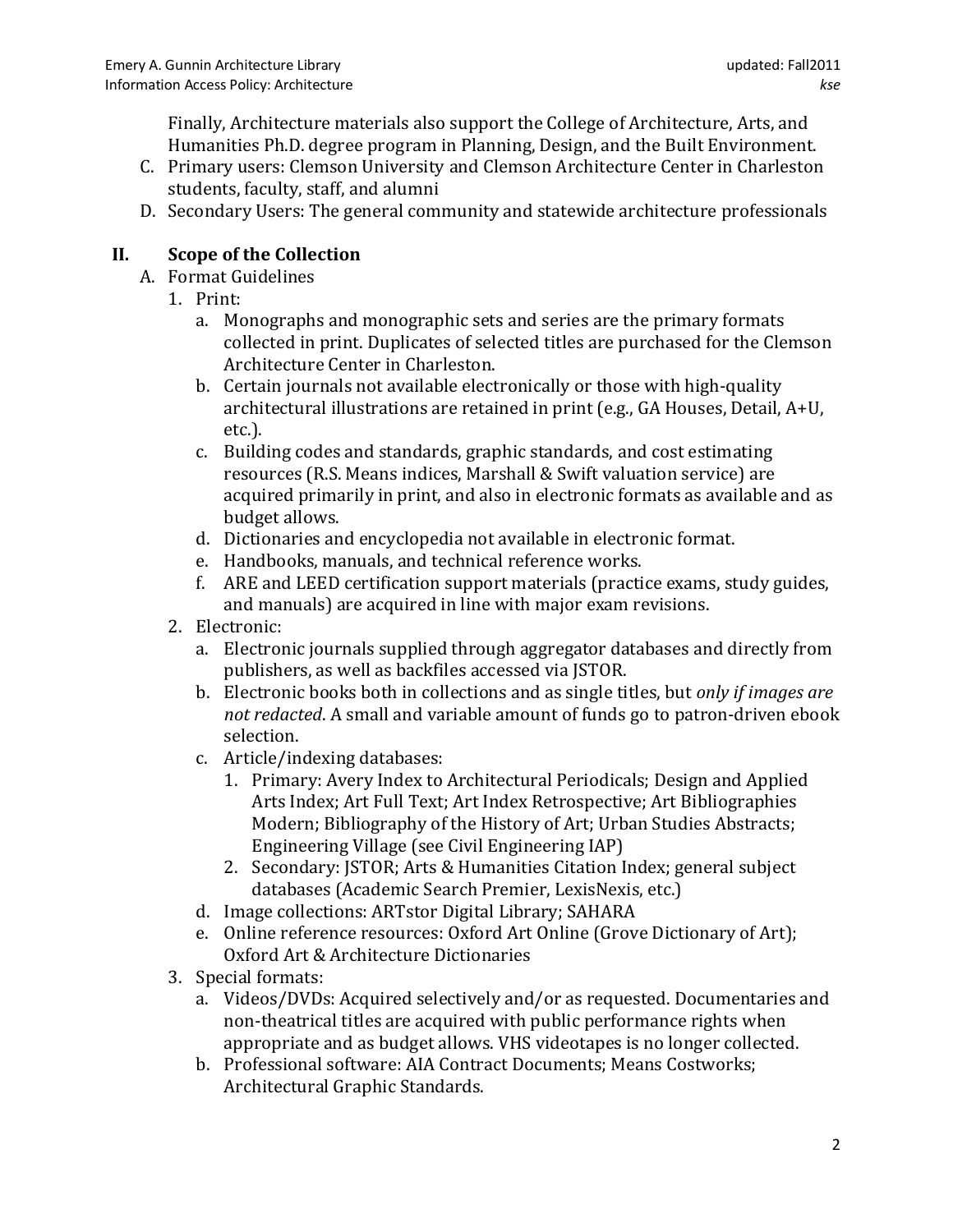- c. Online case studies databases: BuildingGreen Suite; Urban Land Institute Case Studies.
- B. Language guidelines: English is the primary language of the collection, although materials in French, German, Italian, Spanish Japanese, and Russian are occasionally acquired. Dual English or multi-language publications are regularly acquired. When available, English translations are preferred over original language publications.
- C. Geographical guidelines: No areas are excluded. Emphasis is on North America and Western Europe, with increasing attention paid to China, the Pacific Rim, North Africa and the Middle East, and South America.
- D. Chronological guidelines: All periods of architectural history and design are collected, but with an emphasis on modern to contemporary design.
- E. Publication date guidelines: Current publications are the primary collection focus. Reprints are acquired to replace worn materials or fill in collection gaps. Added copies of heavily used titles are acquired as availability and budget allow. About one third of the firm order budget is used for retrospective collection development.
- F. Types of materials selected: Serials, monographs, handbooks, manuals, directories, building codes and standards, cost estimating indices, exhibition catalogs, electronic resources, professional certification exam study materials, and digital images. Videos/DVDs are collected selectively.
- G. Types of Materials Excluded: Textbooks and building product catalogs are not collected.

## **III. Primary Subject Classifications Collected**

**Urban design, city planning** (history of cities; urban patterns, urban design & environmental issues) (HT165.5-169.5; HT170-177) Metropolitan areas (HT330-334) Suburban cities and towns. Urbanization (HT351-384)

## **Architecture**

Periodicals (NA1-9) Societies, congresses, collected writings (NA10-27) Encyclopedias, dictionaries, collective biography (NA31-60) Architecture & the state, general works, preservation, economic aspects (NA100-112) Examination & licensing of architects (NA120-130) History (NA 190-1555.5) Historiography, general works, style handbooks (NA190-204) Architecture of special countries, 16th-20th C (includes works on individual architects) (NA701-1614) Architecture as a profession (NA1995-2320) Competitions (NA2335-2360) Museums, exhibitions (NA2400-2460) Theory, aesthetics, treatises (NA2500-2530) Architecture in relation to special subjects, i.e. climate, energy conservation, environment, etc. (NA2541-2597)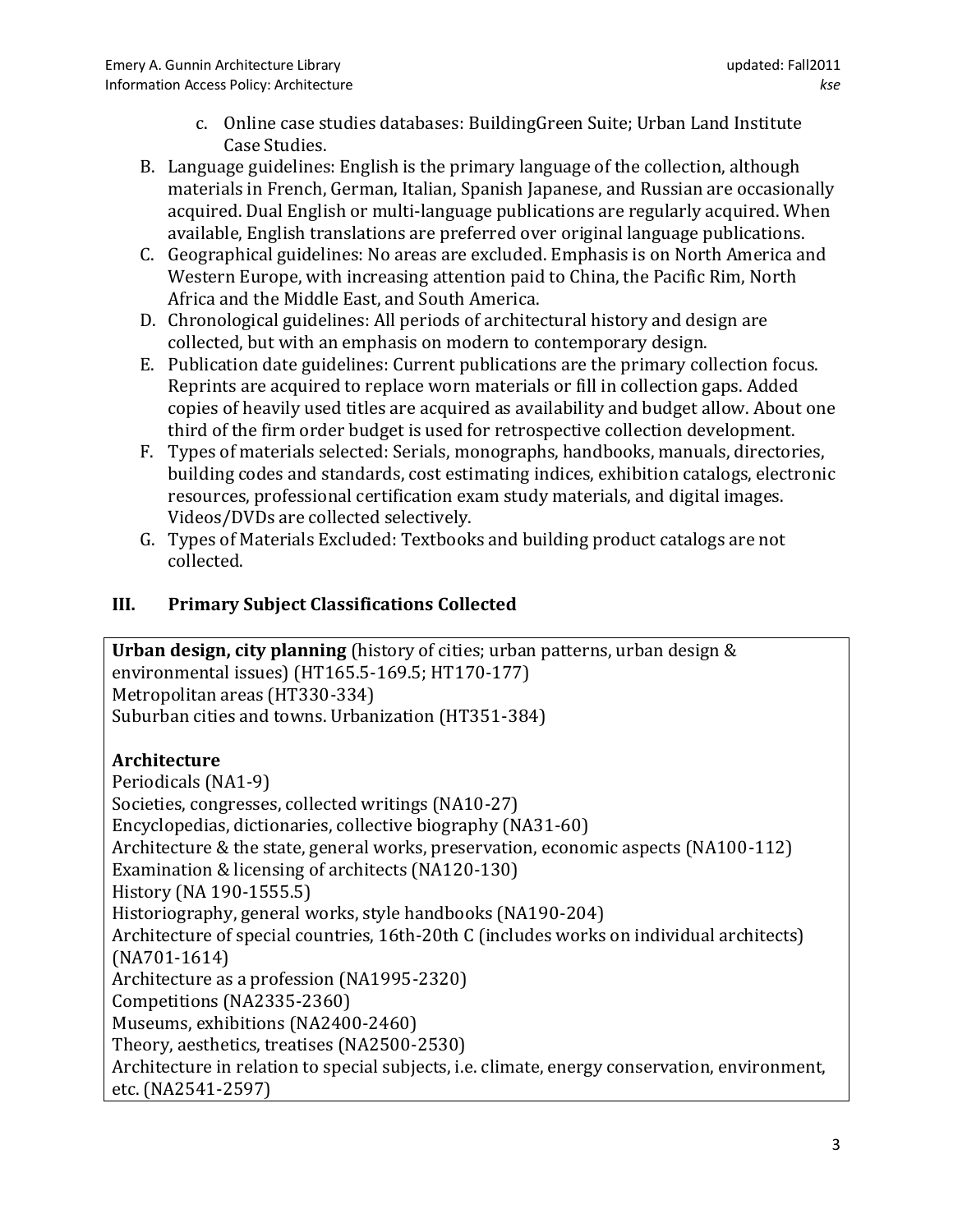| Architectural criticism (NA2599.5)                                                          |
|---------------------------------------------------------------------------------------------|
|                                                                                             |
| Architectural drawing: exhibitions, collections, individual architects; technique, computer |
| aided design (NA2695-2728)                                                                  |
| Architectural design (NA2750-2817)                                                          |
| Architectural details: works on regions or countries; interiors, domes, towers, etc.        |
| $(NA2835-3070)$                                                                             |
| Architectural decoration: classed by period, country, specific decoration of mosaics, etc.  |
| (emphasis on Ancient, Medieval, Renaissance) (NA3310-4050)                                  |
| Special Classes of Buildings (NA4100-8480)                                                  |
| Buildings classed by materials (wood, masonry, steel, adobe, etc.) (NA4100-4145)            |
| Special classes of buildings: classed by form; by use: public, religious buildings;         |
| domestic, etc. by region or country and period (NA4150-8480)                                |
| Aesthetics of Cities; City Planning (NA9000-9428)                                           |
| General works, history, special topics: public squares, greenbelts, residential areas,      |
| skyscrapers, etc. (emphasis on United States, major European cities)                        |
|                                                                                             |
| Landscape Architecture (SB451-475)                                                          |
|                                                                                             |
| Special styles & types of gardens (emphasis on Renaissance gardens, history of notable      |
| gardens of Western Europe, America, China, Japan) (SB457.5-458.7)                           |
| Landscape architecture: periodicals (SB469)                                                 |
| Dictionaries, encyclopedias (SB469.25)                                                      |
| Symbolism, general works (SB470.7-472)                                                      |
| Landscaping industry (SB472.5)                                                              |
| Special topics: water, hillside, etc. (SB475.8-475.9)                                       |
|                                                                                             |
| Structural engineering, general (TA630-695)                                                 |
| <b>Building Construction (TH1-9745)</b>                                                     |
| Architectural engineering. Structural engineering of buildings (TH845-895)                  |
| Systems of building construction (TH100-1695)                                               |
| Details in building design and construction (TH2025-3000)                                   |
| Environmental engineering of buildings (TH6014-6081)                                        |

## **IV. Access to Information not Available On-site**

- A. Remote Storage: Online request forms and document delivery enable access to materials in Clemson Libraries remote storage facilities within 24 hours.
- B. InterLibrary Loan: Students, faculty, and staff may place interlibrary loan requests for materials not owned by Clemson University Libraries.
- C. Internet Access: Off-campus access to all subscribed resources is enabled via proxy server secure login.

## **V. Selection Tools Used**

- A. Approval plan all NAs above the Supplementary level (Yankee Book Peddler)
- B. Standing orders (codes, square foot cost indices, etc.)
- C. Faculty requests
- D. Review Sources (architectural periodicals, ARLIS/NA, AASL, Choice)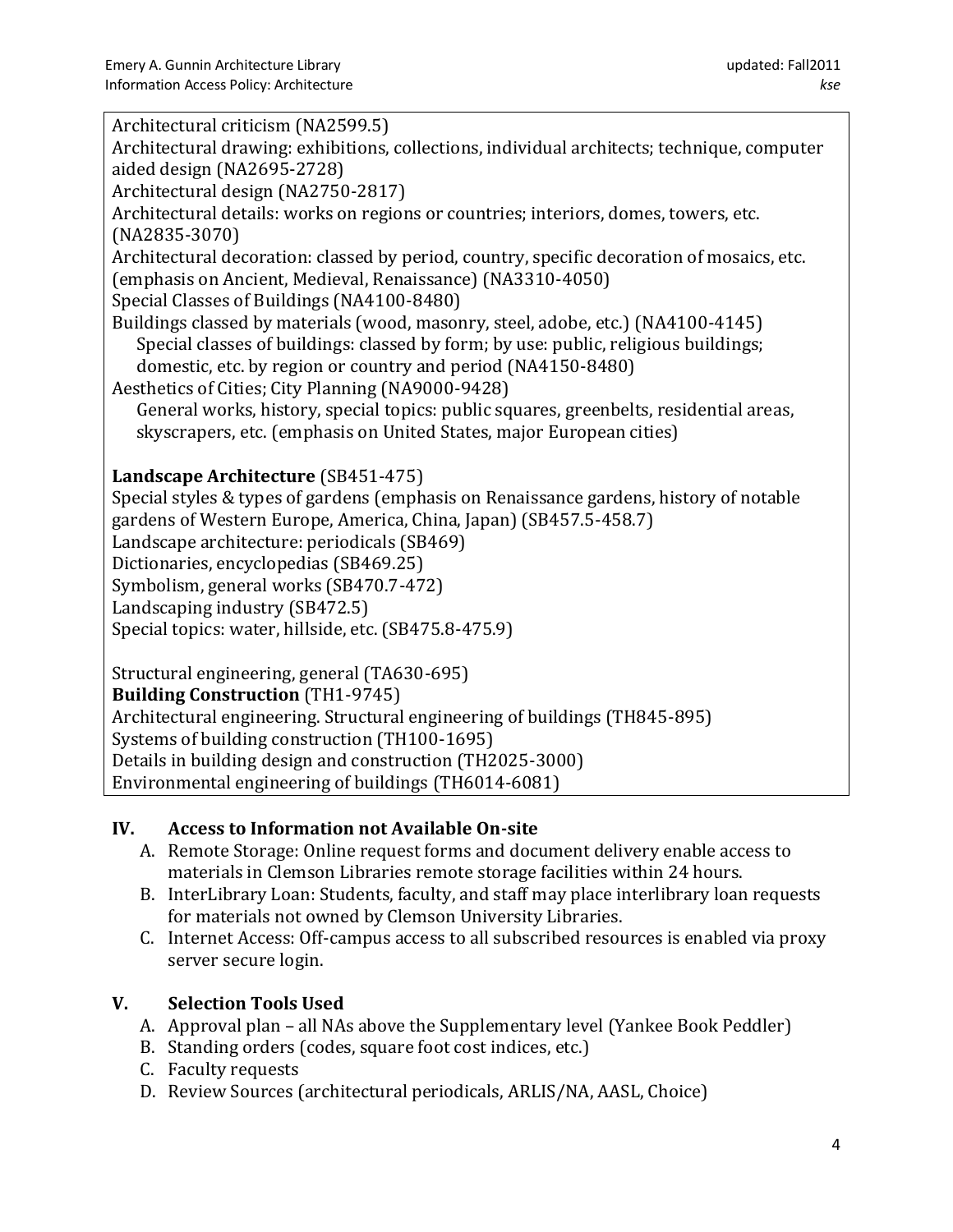- E. Publishers' catalogs, announcements, and conference displays
- F. Yankee Book Peddler searching: by series, publishers, authors, keywords/subjects
- *G. WorldCat*
- H. Subject search of Books in Print and Amazon
- **VI. Deselection Guidelines:** Criteria for weeding of materials, in order of emphasis, are usage statistics, duplicate holdings, date of publication, and condition.

### **VII. Evaluation Tools**

- A. Circulation, recall, internal use
- B. Interlibrary loan and other requests
- C. Association of Architecture School Librarians lists of core periodicals and core reference resources for a first-degree program in Architecture, [http://www.architecturelibrarians.org](http://www.architecturelibrarians.org/)
- D. Faculty teaching and research interest surveys

### **VIII. Collection Assessment and Planning**

- A. Qualitative Measures
	- 1. Bibliographies and library association core lists (Association of Architecture School Librarians)
	- 2. Benchmarking Projects Benchmark institutions: Georgia Tech, Virginia Tech, North Carolina State, Texas A&M, California Polytechnic, University of Cincinnati, Purdue
- B. Quantitative Measures
	- 1. Circulation Statistics
	- 2. Budget comparisons with benchmark institutions

#### **Appendix A: Architecture periodical subscriptions**

A comprehensive list of Gunnin Library serials subscriptions is maintained online at [http://libguides.clemson.edu/gunninserials.](http://libguides.clemson.edu/gunninserials) Additional titles in digital format are available to students, faculty, and staff through the Libraries' contracts with e resource aggregators (Wiley, Taylor & Francis, etc.) as well as via JSTOR archive subscriptions.

## **Appendix B: Clemson University School of Architecture Course List**

[Course number, title, credit hours (class hours, lab hours per week)]

ARCH 101 Introduction to Architecture 3(3,0) ARCH 151 Architecture Communication 4(2,4) ARCH 152 Collaborative Studio II 3(1,6) ARCH 201 Introduction to Architecture 3(3,0) ARCH 251 Architecture Foundations I 6(3,6) ARCH 252 Architecture Foundations II 6(3,6) ARCH 351 Studio Clemson 6(1,11) ARCH 352 Studio Charleston 6(1,11)